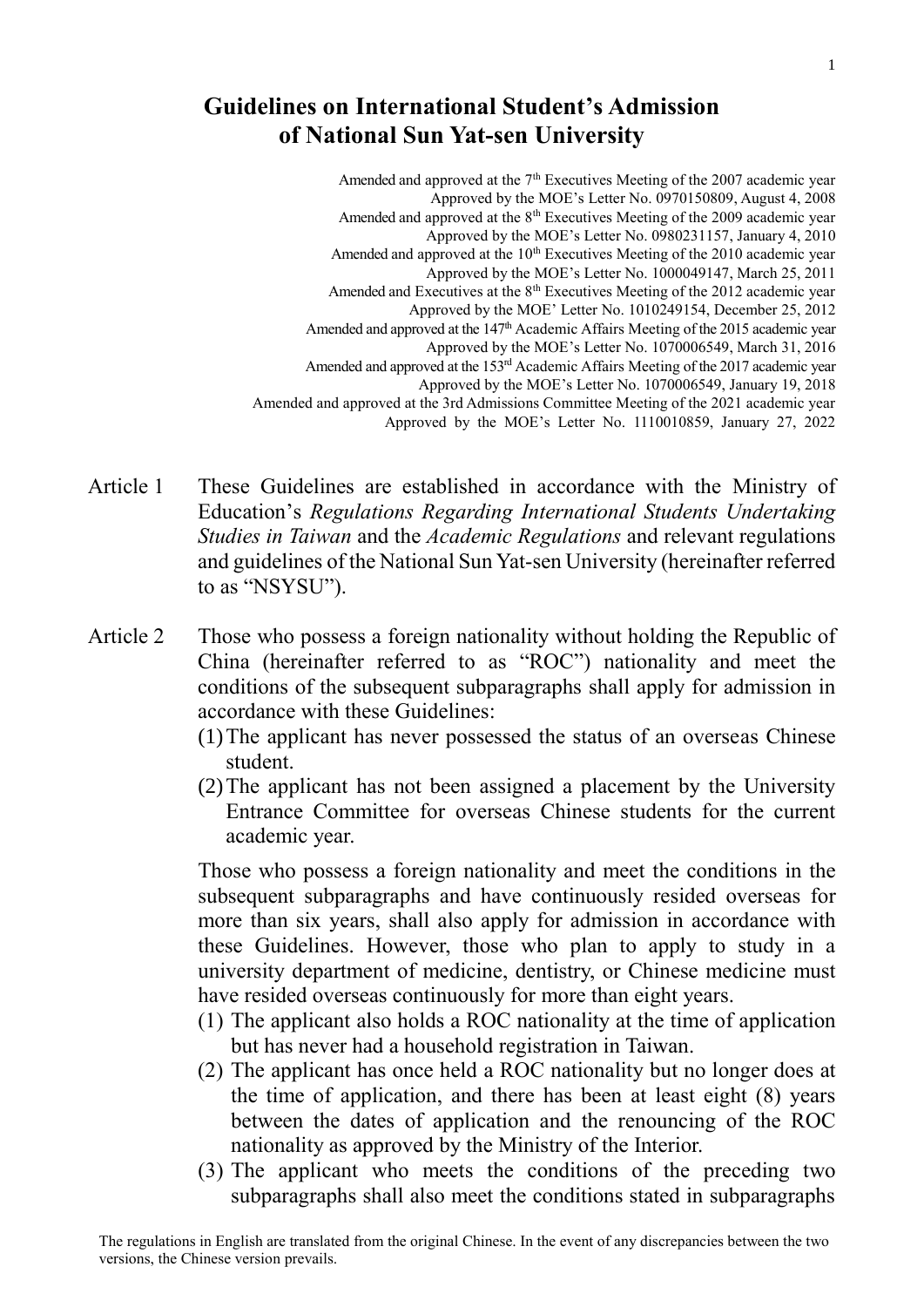1 and 2 of the previous paragraph.

Foreign nationals selected by foreign governments, institutions, or schools to study in Taiwan in accordance with the education cooperation framework agreement, and who have never had a household registration in Taiwan, with the approval of the Ministry of Education (hereinafter referred to as "MOE"), may not be subject to the restrictions of the preceding two paragraphs.

The said six-year and eight-year periods stipulated in Paragraph 2 shall be calculated from the starting date of the registering semester (February  $1<sup>st</sup>$ or August  $1<sup>st</sup>$  as the period's end date.

The said "overseas" stipulated in Paragraph 2 refers to countries or territories other than China, Hong Kong and Macao. The phrase "continuously resided overseas" stipulated in Paragraph 2 means that the applicant's time of stay in Taiwan, if any, shall be less than 120 days in each calendar year. When calculating the number of consecutive years residing overseas, if the first or last year of the period is not a full calendar year, any time of stay in Taiwan in the first or last year shall not exceed 120 days. Nevertheless, the time of stay in Taiwan meeting one of the following conditions, with relevant supporting documents, shall be discounted from the consecutive years residing overseas:

- (1) The period in attending an overseas youth training course organized by the Overseas Compatriot Affairs Council or a technical professional training program accredited by the MOE.
- (2) Aperiod of less than two years in total studying at a Chinese Language Center of any university/college which may recruit students overseas and approved by the MOE.
- (3) A period of less than two years as an exchange student.
- (4) A period of less than two years practicing internship approved by the designated central competent authority.

Those who once possessed both foreign and ROC nationalities and have renounced the ROC nationality before February  $1<sup>st</sup>$ , 2011, the effective date of the amendments to the MOE's *Regulations Regarding International Students Undertaking Studies in Taiwan*, may apply for admission in accordance with the provisions before the amendment and are not subject to the restrictions stipulated in Paragraph 2.

Article 3 Those who hold a foreign nationality and permanent residency in Hong Kong or Macao, have never had a household registration in Taiwan, and have continuously resided in Hong Kong or Macao or elsewhere overseas for more than six years at the time of application may apply for admission in accordance with these Guidelines. However, those who plan to apply to study in a university department of medicine, dentistry, or Chinese medicine must have resided overseas continuously for more than eight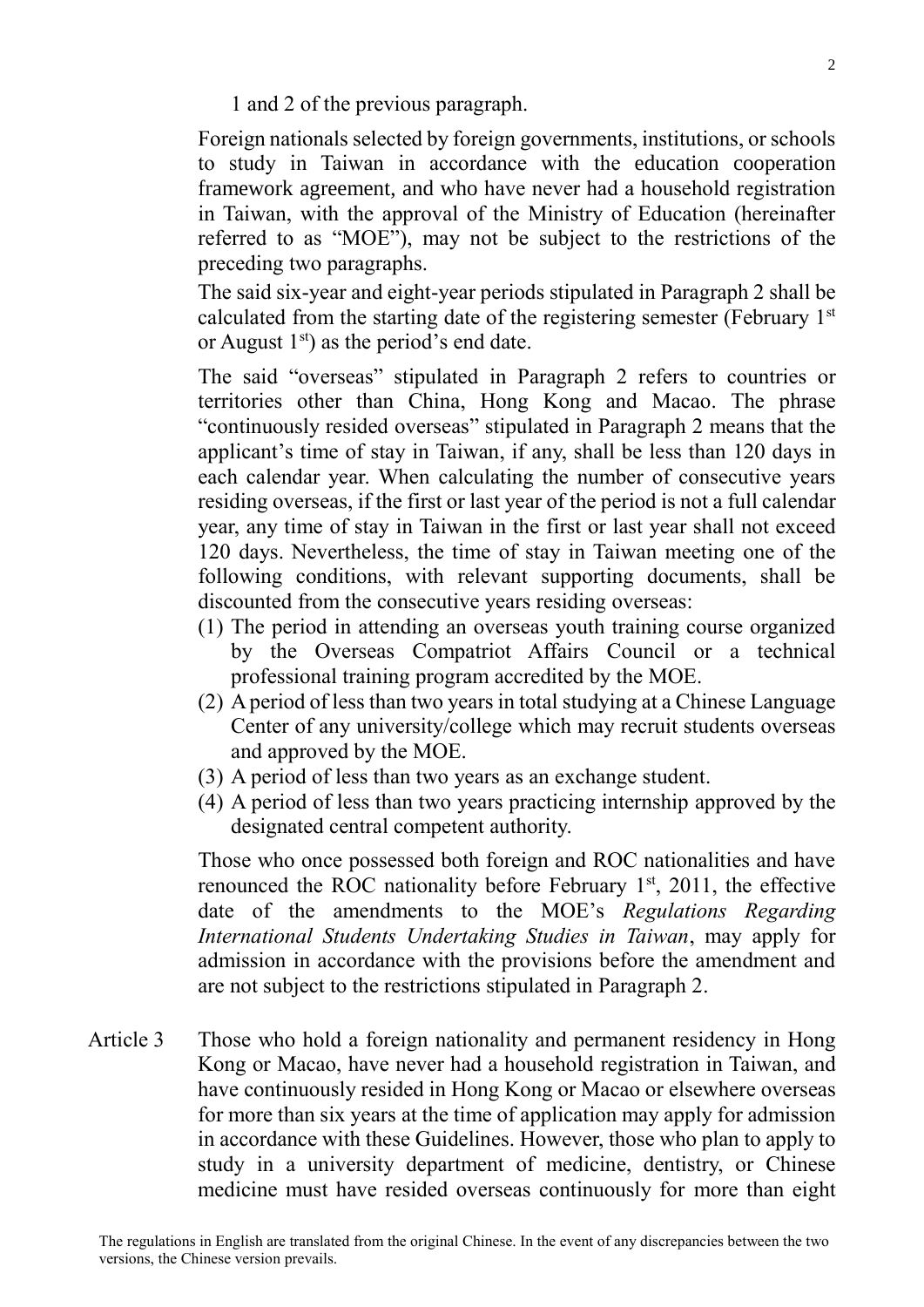years.

Those who were residents of China, hold a foreign nationality, have never had a household registration in Taiwan, and have continuously resided overseas for more than six years at the time of application may apply for admission in accordance with these Guidelines. However, those who plan to apply to study in a university department of medicine, dentistry, or Chinese medicine must have resided overseas continuously for more than eight years.

The term "continuously resided overseas" stipulated in the preceding two paragraphs means that the applicant's time of stay in Taiwan, if any, shall be less than 120 days in each calendar year. Nevertheless, the time of stay in Taiwan meeting one of the conditions stipulated in Subparagraphs 1 through 4, Paragraph 5 of Article 2, with relevant supporting documents, shall be discounted from the consecutive years residing overseas.

The said six-year and eight-year periods stipulated in Paragraphs 1 and 2 shall be calculated from the starting date of the registering semester (February  $1<sup>st</sup>$  or August  $1<sup>st</sup>$ ) as the period's end date.

The said "overseas" stipulated in Paragraphs 1 through 3 shall follow Paragraph 5 of Article 2, mutatis mutandis.

Article 4 The number of international students admitted in accordance with these Guidelines shall be limited to ten percent (10%) of the admission quota for domestic students as authorized by the MOE in the previous academic year. It will be incorporated in the total admission quota of the current academic year and submitted to the MOE for approval. Whereas the number of international students planned to be admitted exceeds the said ten percent quota of the previous academic year, a proposal including the quality control steps and supportive measures shall be submitted to the MOE for approval. Notwithstanding, degree programs collaborating with universities overseas and are specially approved by the MOE shall not be subject to this restriction.

> Non-degree international students currently studying at NSYSU shall not be counted toward the said ten percent quota stipulated in the preceding paragraph.

> If the approved admission quota of the previous academic year is not filled by domestic students, the vacancy may be filled up by admitting international students and shall be submitted to the MOE for approval.

Article 5 International students are recruited and admitted into NSYSU in the Fall and Spring semesters; not accepting transfer students. The admission application guidelines shall be formulated in accordance with these Guidelines to include information on the list of programs, study period, admission quota of each program, admission requirements, screening

3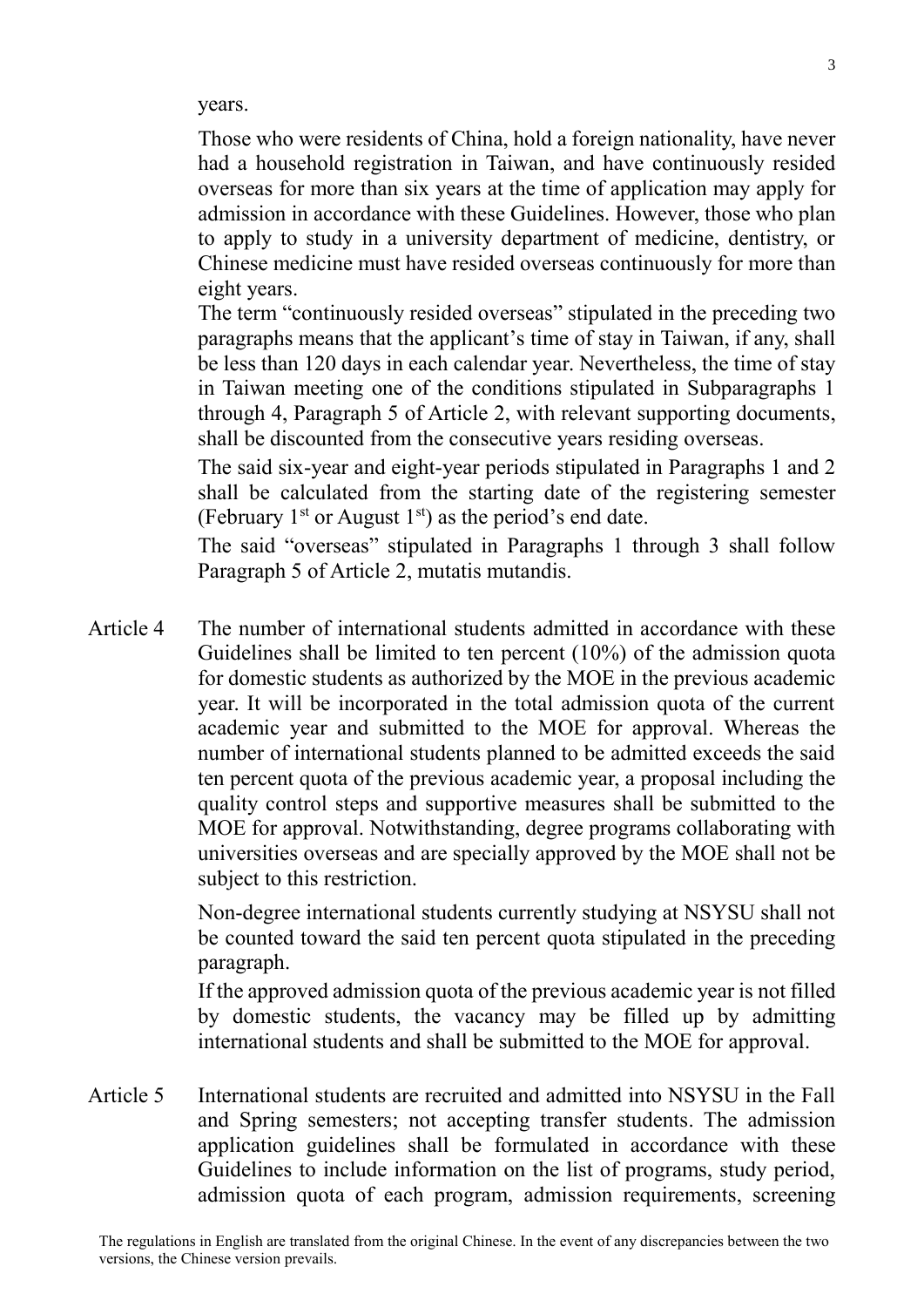criteria, and other relevant information.

- Article 6 Prospective applicants shall apply for admission to the Office of International Affairs within the specific time period. (Deadline for specially approved international programs is specified in the Application Guidelines.) The application shall include the following documentation. Those who pass the review or examination will be granted admission.
	- (1) An admission application form.
	- (2) A photocopy of the nationality (or citizenship) certificate.
	- (3) Documents proving academic credentials:
		- 1. Academic credentials from China: shall be handled in accordance with the *Regulations Regarding the Assessment and Recognition of Academic Credentials for Mainland Area*.
		- 2. Academic credentials from Hong Kong or Macao: shall be handled in accordance with the *Regulations Governing the Examination and Recognition of Educational Qualifications from Hong Kong and Macao*.
		- 3. Academic credentials from other areas:
			- i. Academic credentials issued by an Overseas Taiwanese School or schools in China operated by Taiwanese businesspeople shall be regarded as equivalent to those issued by educational institutions at the same level in Taiwan.
			- ii. Academic credentials from countries other than those referred to in the preceding two items shall be handled in accordance with the *Regulations Governing the Assessment and Recognition of Foreign Academic Credentials for Institutions of Higher Education*. Notwithstanding, academic credentials issued by a foreign educational institution's campus or branch locating in China shall be notarized by a notarizing agency in China and authenticated by an agency established or designated by the Executive Yuan, or by a private organization commissioned by the Executive Yuan.
	- (4) Proof of financial support adequate for the study in Taiwan, or a certificate indicating full scholarship granted by a government, university, or private organization.
	- (5) Other documentation as required by individual departments/institutes/programs.

Any doubts regarding the documentation specified in Subparagraphs 3 through 5 of the preceding paragraph that has not been authenticated by either a diplomatic mission, an agency established or designated by the Executive Yuan, or a private organization commissioned by the Executive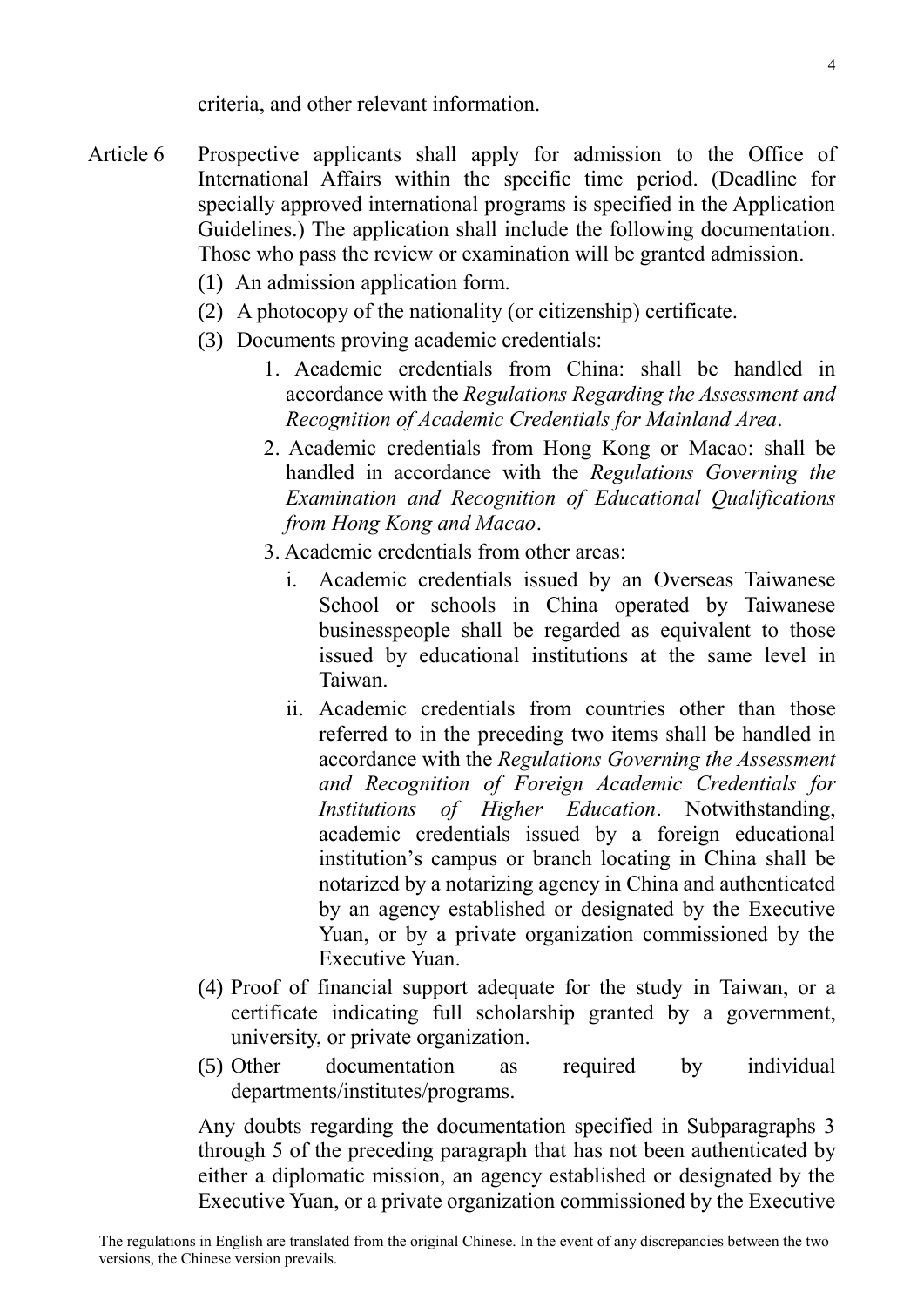Yuan shall be cleared by requesting an authentication of the said documentation by an overseas agency. Any doubts regarding authenticated documentation shall be cleared by requesting a verification of the said documentation from the agency which authenticated the documentation.

- Article 6-1 Any documentation submitted by international students that is found to be forged, fabricated, or altered shall result in the cancellation of their admission. If the said violations are discovered after the international students have registered and begun classes, their enrollment and student status shall be canceled without any certification issued for their previous academic performance. If the said violations are discovered after the international students have graduated, their graduation qualification shall be nullified, and their diploma revoked.
- Article 7 International students applying for admission to study in Taiwan in accordance with the provisions of Article 2 and 3 shall be limited to once only. Those who continue to study in Taiwan shall apply according to the admission procedure of domestic students. However, the conditions listed in the following items may not be subject to this restriction:
	- (1) Those who have completed a course of study and are applying for admission to a master's or doctoral degree shall follow NSYSU's regulations.
	- (2) International students who have applied to study in a bachelor's degree program and have stayed in Taiwan for less than one year and were dismissed or lost student status shall re-apply to study in Taiwan; such re-application is permitted only once.

International students who are enrolled and are found to receive failing grades in conduct or academic performances, in violation of law or university regulations resulting in being dismissed or losing student status shall not be permitted to re-apply in accordance with the provisions of the previous paragraph.

International students who have completed a bachelor's or master's degree in Taiwan and are applying for admission to a master's or doctoral degree program shall submit applications with their diploma earned in Taiwan and transcript in accordance with the provisions of Article 6 and not be restricted by the provisions of Subparagraph 3 of Paragraph 1.

International students who graduate from schools for foreign residents in Taiwan, from a bilingual division (program) affiliated with a domestic senior high school, or from a foreign curriculum program of a domestic private senior high school shall submit applications with their diploma earned in Taiwan and transcript in accordance with the provisions of Article 6 and not be restricted by the provisions of Subparagraph 3 of Paragraph 1, Article6.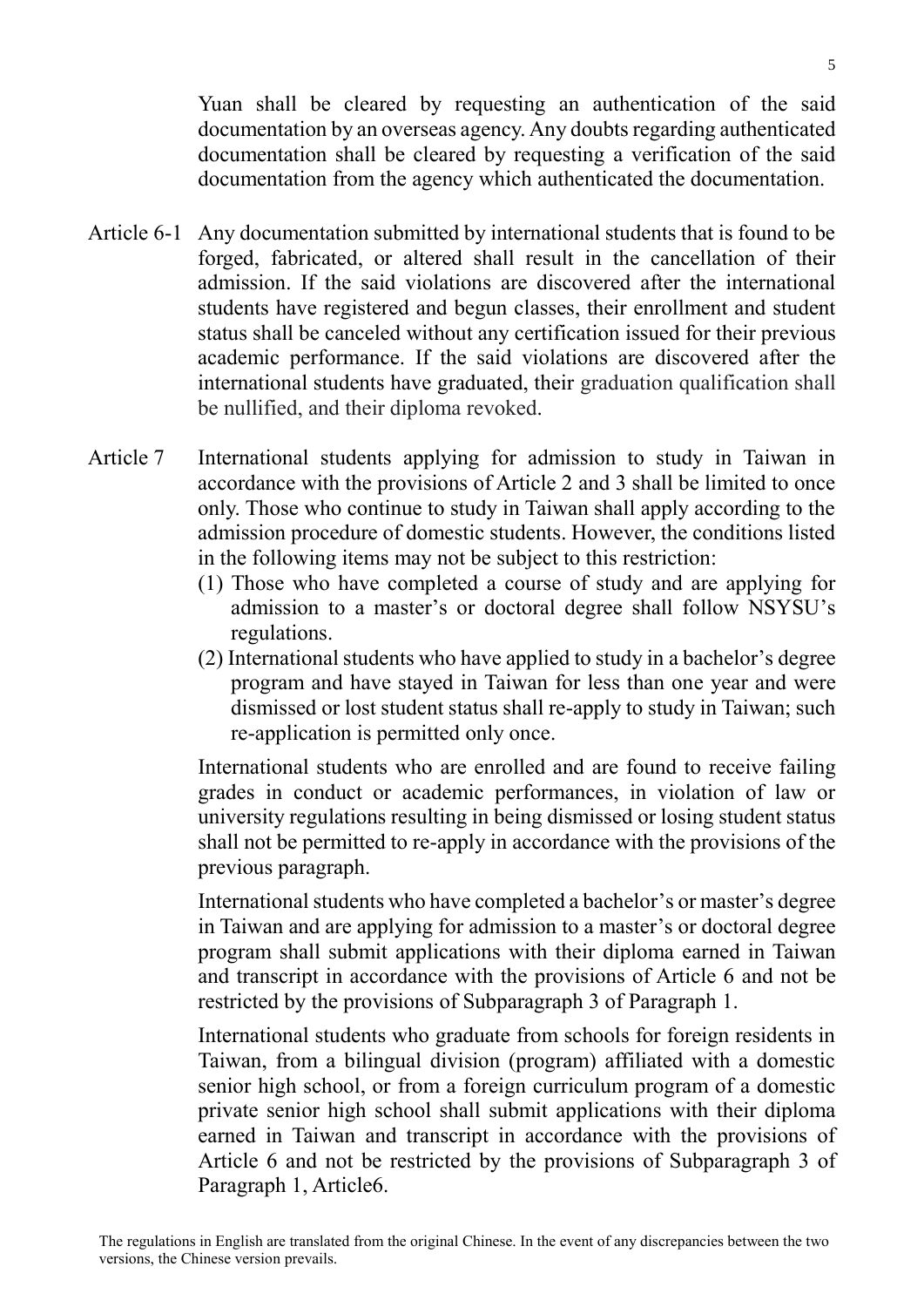- Article 8 International students shall not apply for in-service master's programs for recurrent education or any programs whose classes are taught only in the evening or on weekends or holidays. Notwithstanding, international students who possess an Alien Resident Certificate in Taiwan or who study in international programs specially approved by the MOE are not subject to this restriction.
- Article 9 International students who arrive at the campus before one-third of the semester has elapsed may enroll in the current semester. Those who arrive at the campus after one-third of the semester has elapsed shall only enroll in the following semester. Notwithstanding, regulations or guidelines issued by the MOE have precedence.
- Article 10 Upon registration, new international students shall submit a proof of medical and accident insurance effective for at least six months as of their arrival date in Taiwan. Current students shall present proof of Taiwan's National Health Insurance. Whereas the proof of insurance referred to in the preceding paragraph is

issued in a foreign country, it shall be authenticated by an overseas mission.

Article 11 International students who with MOE's approval to practice internship after graduation may have their status as international students extended up to one year after graduation.

> The status as international students shall be cancelled when international students are permitted to have an initial household registration, move-in registration into a current household, naturalization, or restoration of ROC nationality after enrollment in Taiwan. Henceforth, they shall be dismissed from NSYSU.

> International students who were admitted in accordance with the admission requirements of domestic students and who applied for naturalization of ROC citizenship according to the *ROC Nationality Act*, Article 4, Paragraph 1, Subparagraph 1-3, are not subject to this restriction.

- Article 12 International students who are proven to violate Article 2, 3, or 11 of the Guidelines shall have their admission canceled or be dismissed if they have already enrolled. If the case is discovered after the said students have graduated, their diploma shall be returned and nullified, and the degree earned shall be revoked by public notice.
- Article 13 After being admitted, international students with outstanding academic performances shall submit scholarship applications to the Office of International Affairs according to NSYSU's regulations; those admitted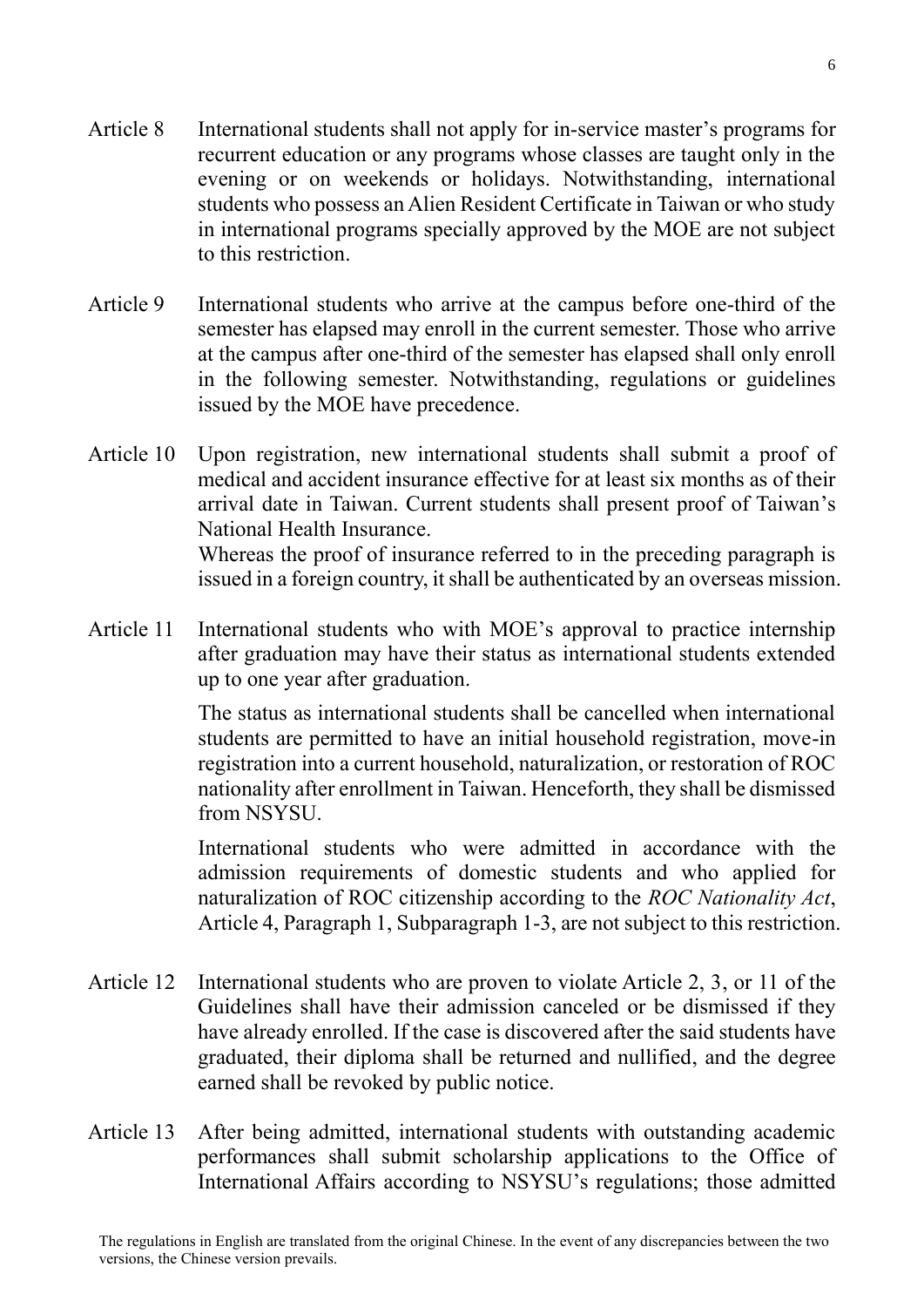under special educational cooperation agreements shall follow the provisions stipulated in the said agreements.

To promote the recruitment of top international students, funds are allocated to provide scholarships. Application for the scholarship shall follow the provisions of *Guidelines Governing Scholarship Applications for Outstanding International Students Enrolling in Bachelor's, Master's, and Doctoral Programs of NSYSU*.

- Article 14 Tuition and fees for international students' study are as follows:
	- 1. Students on the Taiwan Scholarship awarded by the Ministry of Foreign Affairs and has ROC permanent residency status shall pay the same tuition and fees as domestic students.
	- 2. Students admitted under education cooperation agreements shall pay tuition and fees as stipulated in the said agreement.
	- 3. Students not referred to in the preceding two subparagraphs shall pay tuition and fees set by NSYSU. The said tuition and fees shall be no less than domestic private university students' tuition and fees.

Students who have enrolled into NSYSU before the enforcement of the amended *MOE Regulations Regarding International Students Undertaking Studies in Taiwan* on February 01, 2011 shall bear the costs under the original regulations.

- Article 15 Information regarding international students' admission, transfer, suspension, dismissal, or any change to or loss of international student status, shall be promptly logged into the international student management system designated by the MOE.
- Article 16 Under the condition of not affecting normal educational activities, NSYSU may sign education cooperation agreements with foreign universities to recruit international students as exchange students. Admission of the said exchange students as non-degree students shall follow these Guidelines, mutatis mutandis.

Proof of medical and accident insurance or Taiwan's National Health Insurance is needed for the said exchange when they apply for admission.

- Article 17 Matters concerning international students for registration and during their studies at NSYSU shall be handled by individual units, respectively, as follows:
	- 1. The Office of International Affairs (OIA) shall assume the responsibilities of announcing admission application, processing applications, announcing admission results, processing scholarship applications, communicating with applicants, assisting international students in learning the Chinese language and local culture, translating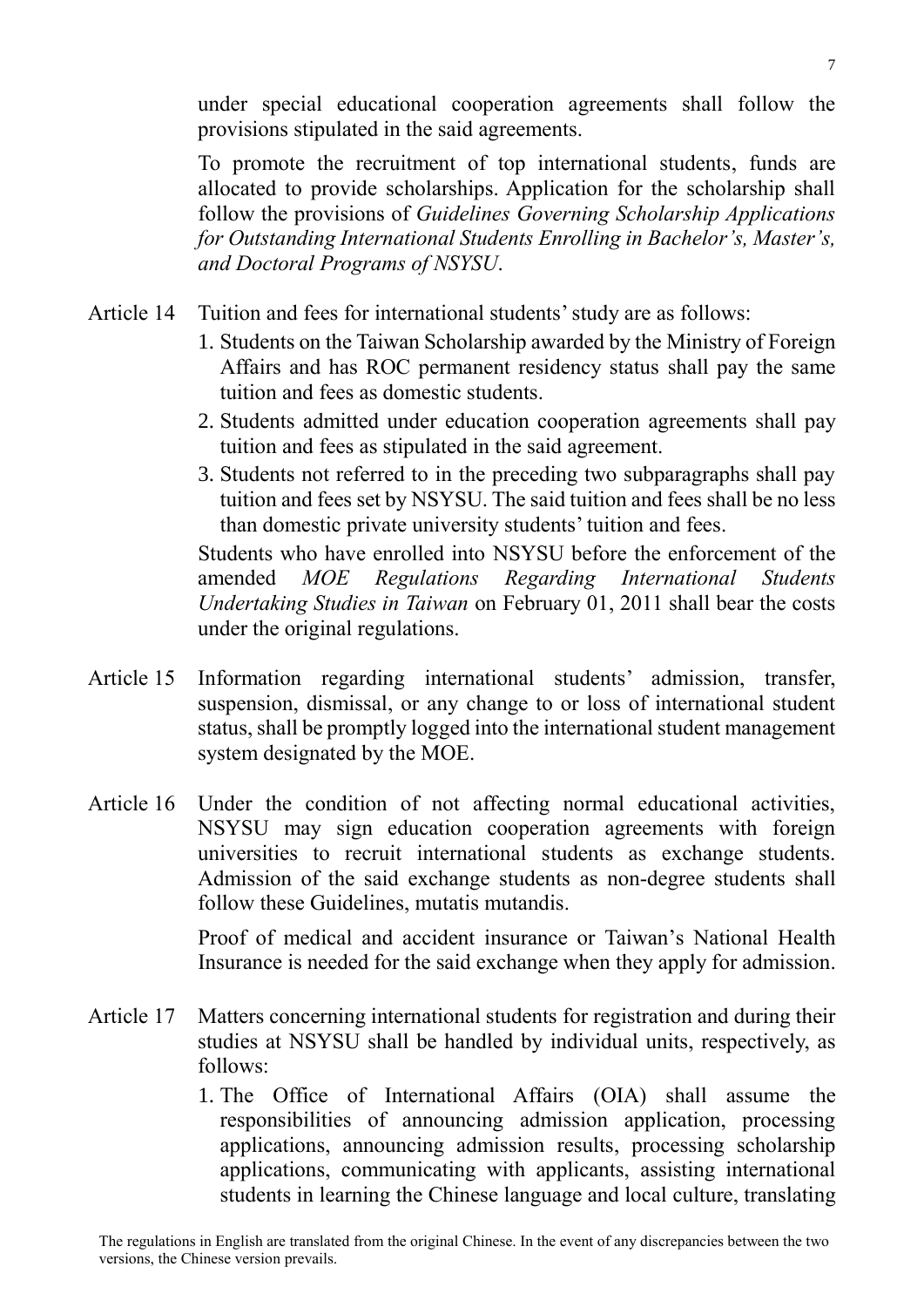recruitment information into foreign languages, and maintaining relationship with international partner universities.

- 2. The Office of Academic Affairs (OAA) shall assume the responsibilities of printing the *Admission Application Guide for International Degree Students*, approving the list of qualified students reviewed by each department/institute/program, issuing acceptance letters, and handling matters related to registration.
- 3. Individual department/institute/program shall assume the responsibilities of review or examination of international students' application for admission. A list of qualified students who pass the review or examination, with relevant materials, shall be submitted through the college to OAA. The OAA shall then compile the lists from each college and submit them to the President for approval. The OIA shall announce the admission result.
- 4. The Office of Student Affairs shall assume the responsibilities of counseling international students for their daily life and mental health.

Activities may be held to promote interaction and exchange between international and domestic students and to promote the campus's internationalization.

- Article 18 Individual department/institute/program shall care for international students' condition of study. Cases concerning international students who are found to violate the *Employment Services Act* shall be handled promptly in accordance with relevant regulations of NSYSU.
- Article 19 Information regarding international students' suspension, dismissal, or any change to or loss of international student status shall be reported by OIA to the Bureau of Consular Affairs of Ministry of Foreign Affairs and the nearby service center of the National Immigration Agency of the Ministry of the Interior; copies of the notifications shall also be sent to the MOE.
- Article 20 Matters concerning the application for retention of the admission qualification, transfer to another department/institute/program, suspension, dismissal, and the assessment of student status, academic study and demeanor shall be handled in accordance with relevant regulations of NSYSU.
- Article 21 Matters not covered by these Guidelines shall be handled in accordance with the MOE's *Regulations Regarding International Students Undertaking Studies in Taiwan*, *Academic Regulations* of NSYSU, and relevant regulations and guidelines of NSYSU.
- Article 22 These Guidelines have been approved by the Admissions Committee